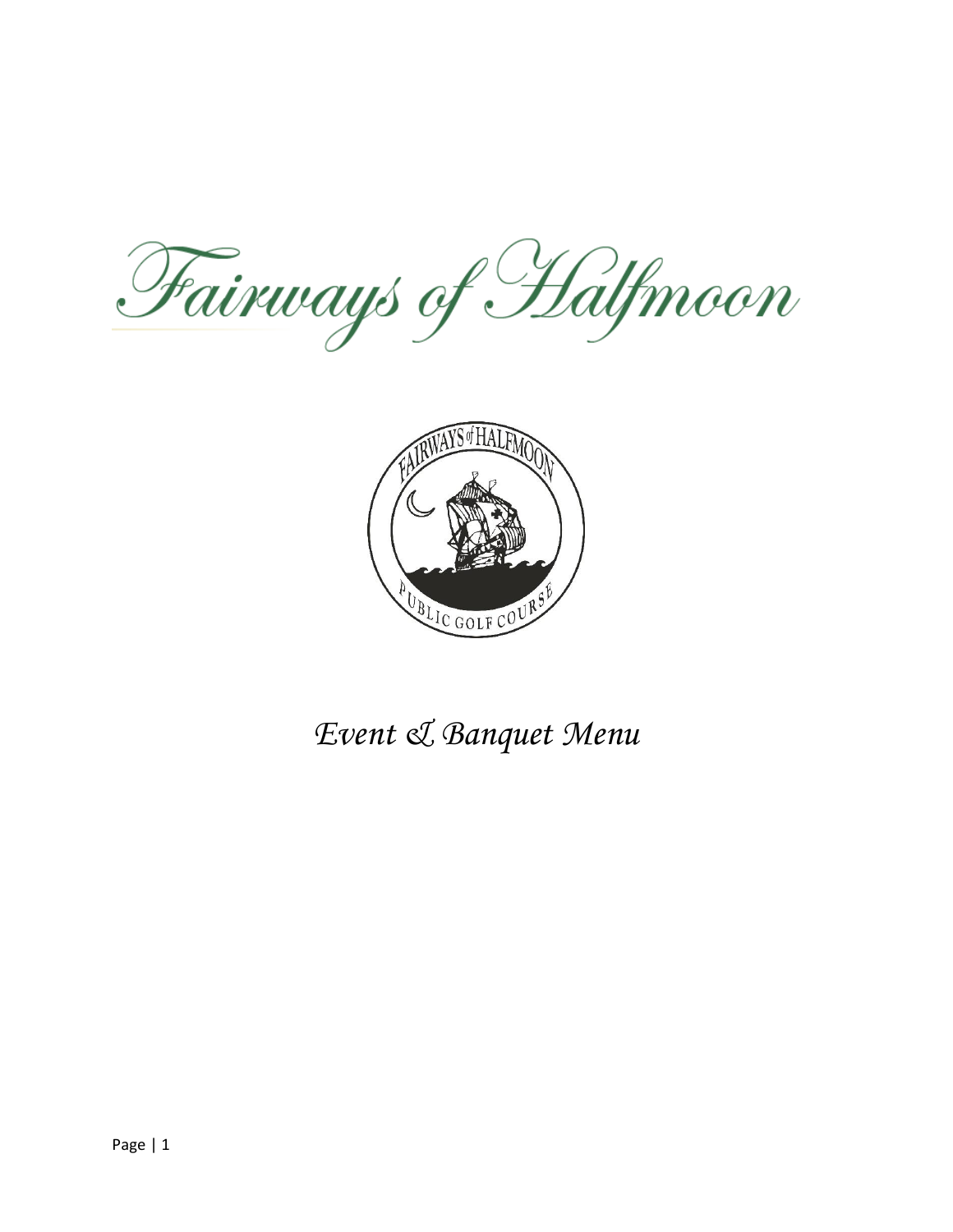# *Breakfast Selections*

## *Breakfast Buffet*

*\*Fresh seasonal fruit salad Bakery basket with assorted muffins and danish \*Farm fresh scrambled eggs \*Applewood smoked bacon and pork or turkey sausage Fairways breakfast potatoes Sugar shack pancakes Coffee, tea & assorted chilled juices* 

*\$20 per person* 

## *Brunch Buffet*

*\*Fresh sliced seasonal fruit Bakery basket with assorted muffins and danish \*Farm fresh scrambled eggs with scallions & cheddar cheese \*Applewood smoked bacon & pork or turkey sausage \*Fairways breakfast potatoes Bananas Foster French toast Classic Caesar salad Rigatoni with roasted chicken, blistered cherry tomatoes, fresh mozzarella & mushrooms \*Fresh seasonal vegetables Coffee, tea & assorted chilled juices* 

*\$28 per person*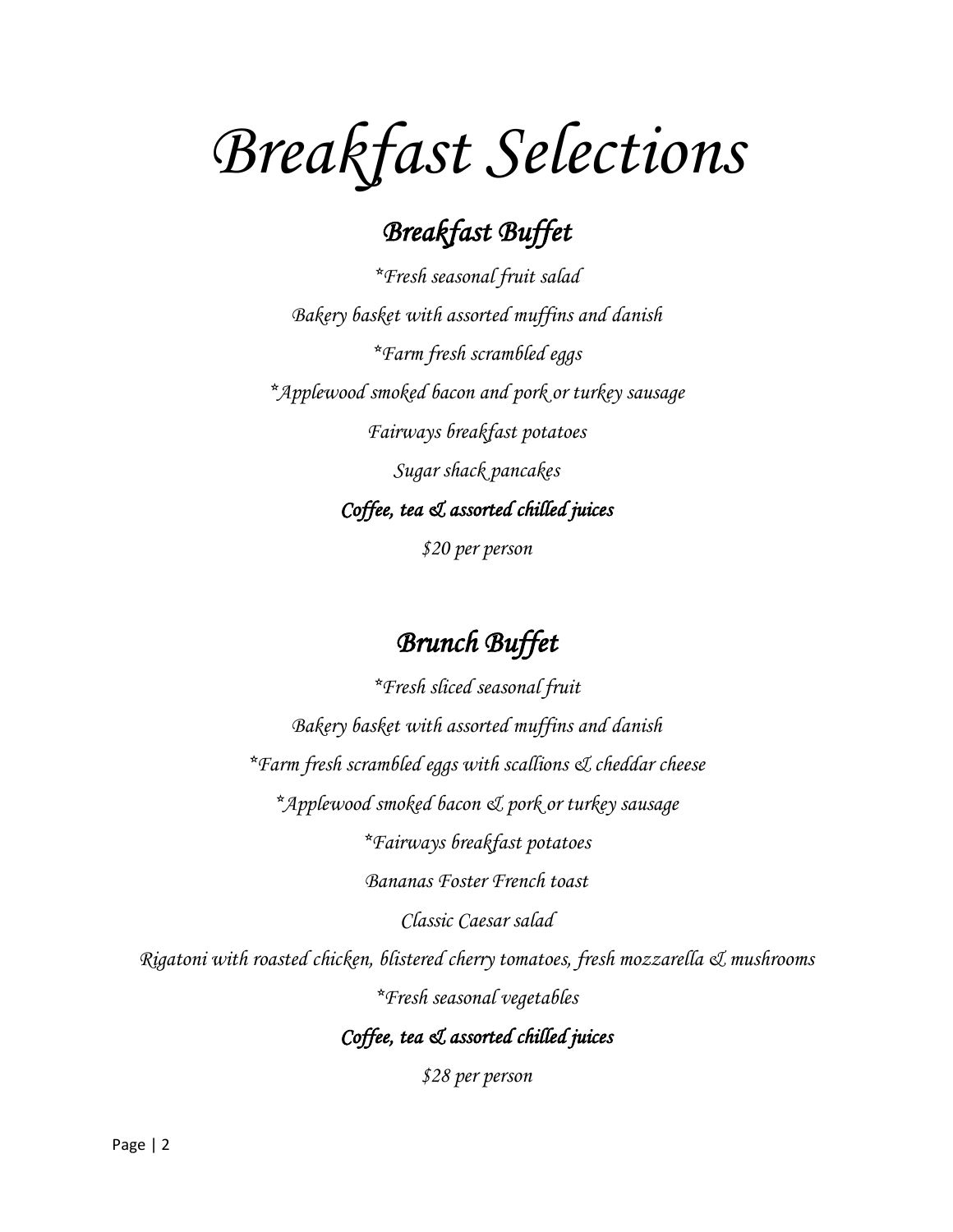# *Breakfast Enhancements*

### *\*Omelet Station \$5.95 per person*

*Includes a display of fresh mushroom, bell peppers, spinach, broccoli, cheddar cheese, bacon, Virginia ham, diced sausage, feta cheese, diced tomatoes, fresh egg, and egg whites*

## *\*Carving Station*

*Pineapple amaretto glazed baked ham \$6 per person Slow roasted brined turkey breast \$7 per person Pan roasted whole beef tri tip \$8 per person*

*The carving station is complemented by the chef's selection of sauces including horse radish cream, garlic aioli, stone ground mustard and honey, cranberry chutney, blue cheese cream, Japanese barbeque sauce and rolls*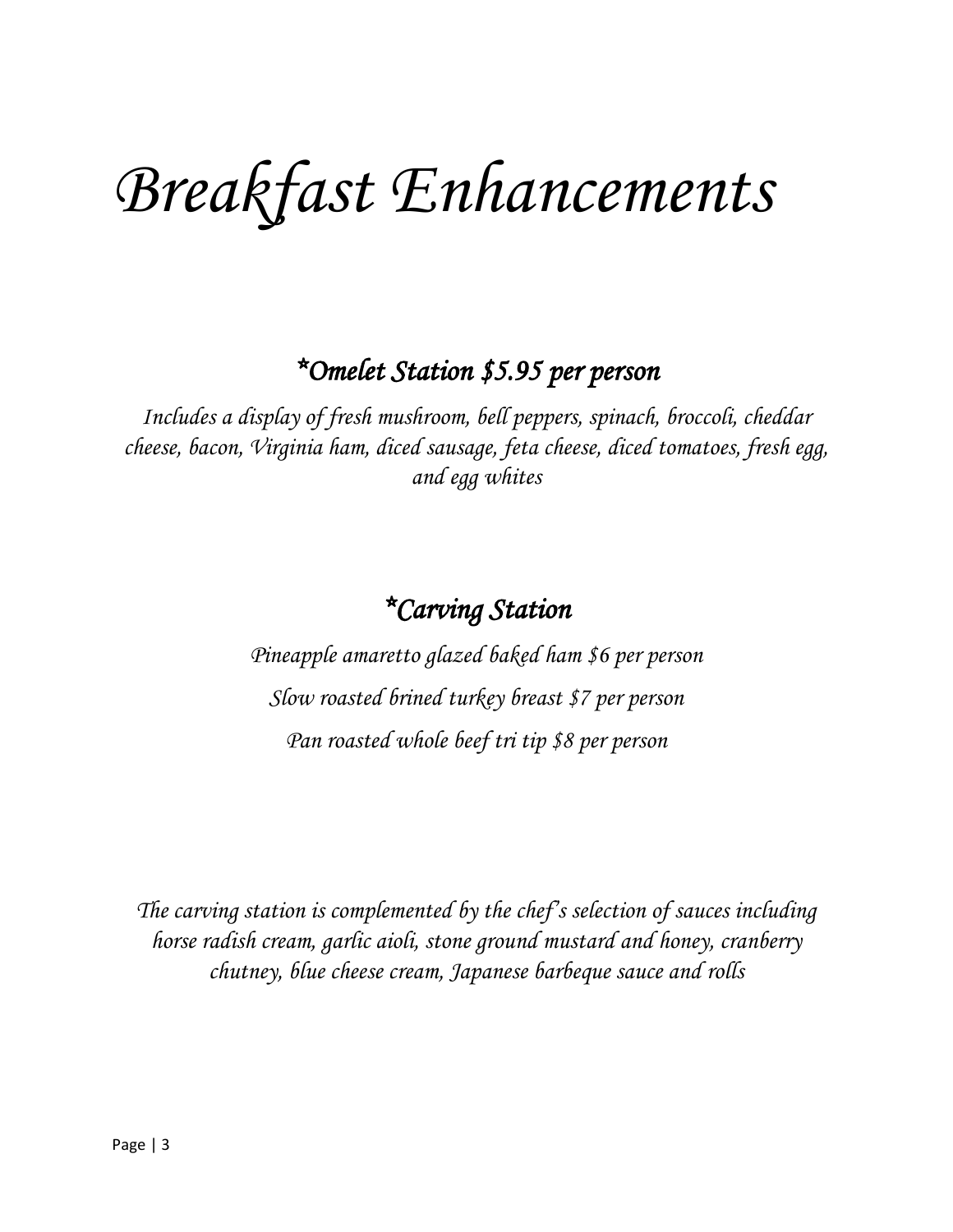# *Luncheon Selections*

*Lunch options available until 3:00pm*

# *Cold Delicatessen buffet*

*Cold cut display includes: \*Sliced turkey breast \*House roasted sliced sirloin \*Virginia baked ham \*Imported Genoa salami \*Cheddar, American, Swiss cheese & Provolone \*Condiment tray includes: \*Sliced onions, tomatoes, lettuce, pickle chips, mustard, mayonnaise \*Thousand island dressing Chef's choice of three salads Assorted local bread basket*

*Coffee and Tea* 

*\$19 per person*

*Fresh homemade soup can be included for an additional \$3.00 per person \*Gluten Free Menu*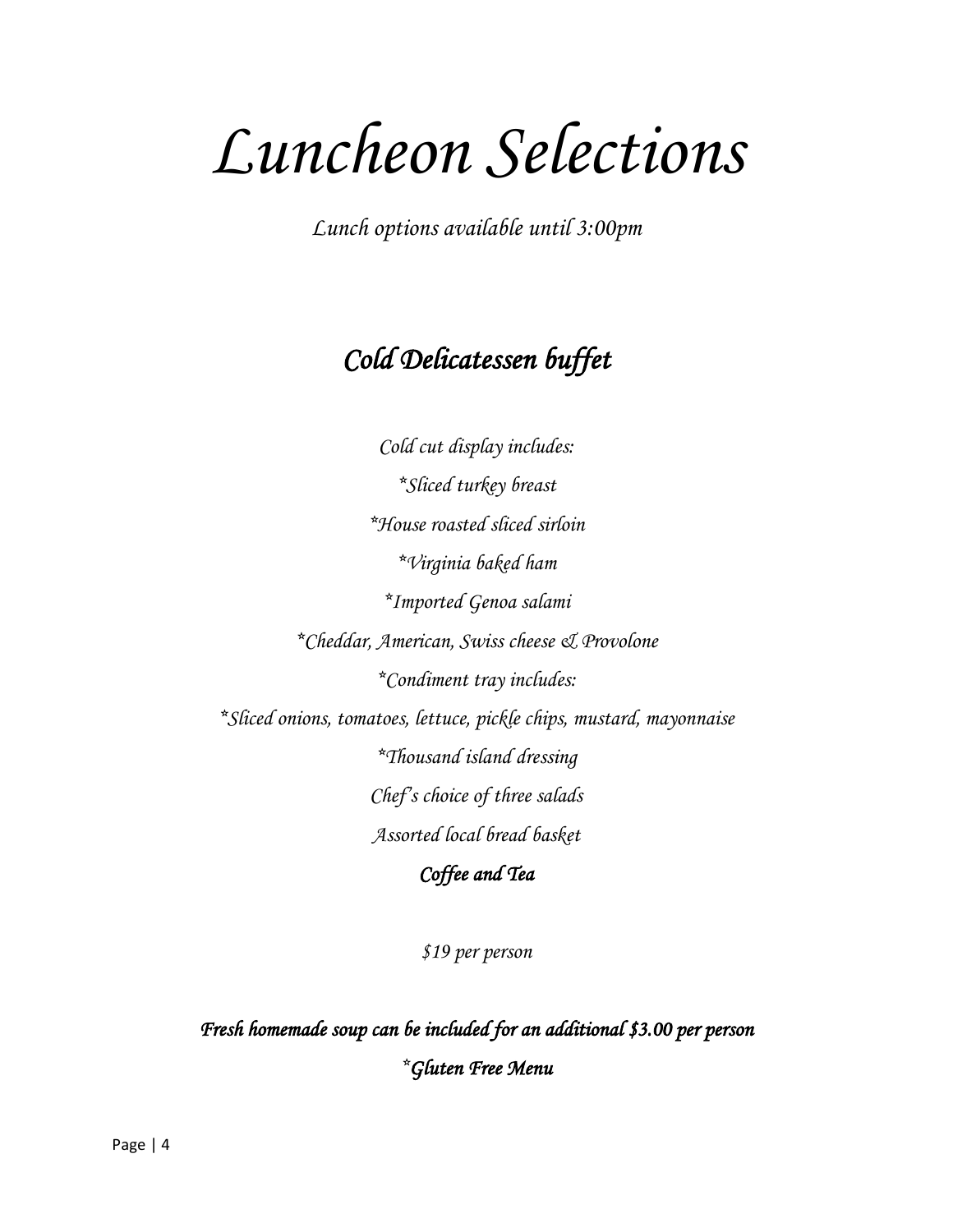## *Italian Buffet Table*

*Choice of two of the following salads \*Garden tossed Caesar \*Italian chop Panzanella*

*Choice of three of the following: House made meatballs \*Sweet or hot Italian sausage Chicken parmesan Panko chicken cutlets with piccata butter sauce Pork cutlet Milanese with a garlic scallion beurre blanc Garlic broccoli ricotta or meatzza Stromboli Four cheese eggplant lasagna parmesan Rigatoni with house marinara, EVOO & fresh basil Tortellini a la vodka Rigatoni with garlic spinach, fresh ricotta & Calabrian chili Baked stuffed shells in roasted garlic cream Bread Basket, butter, coffee and tea included* 

*\$22 per person*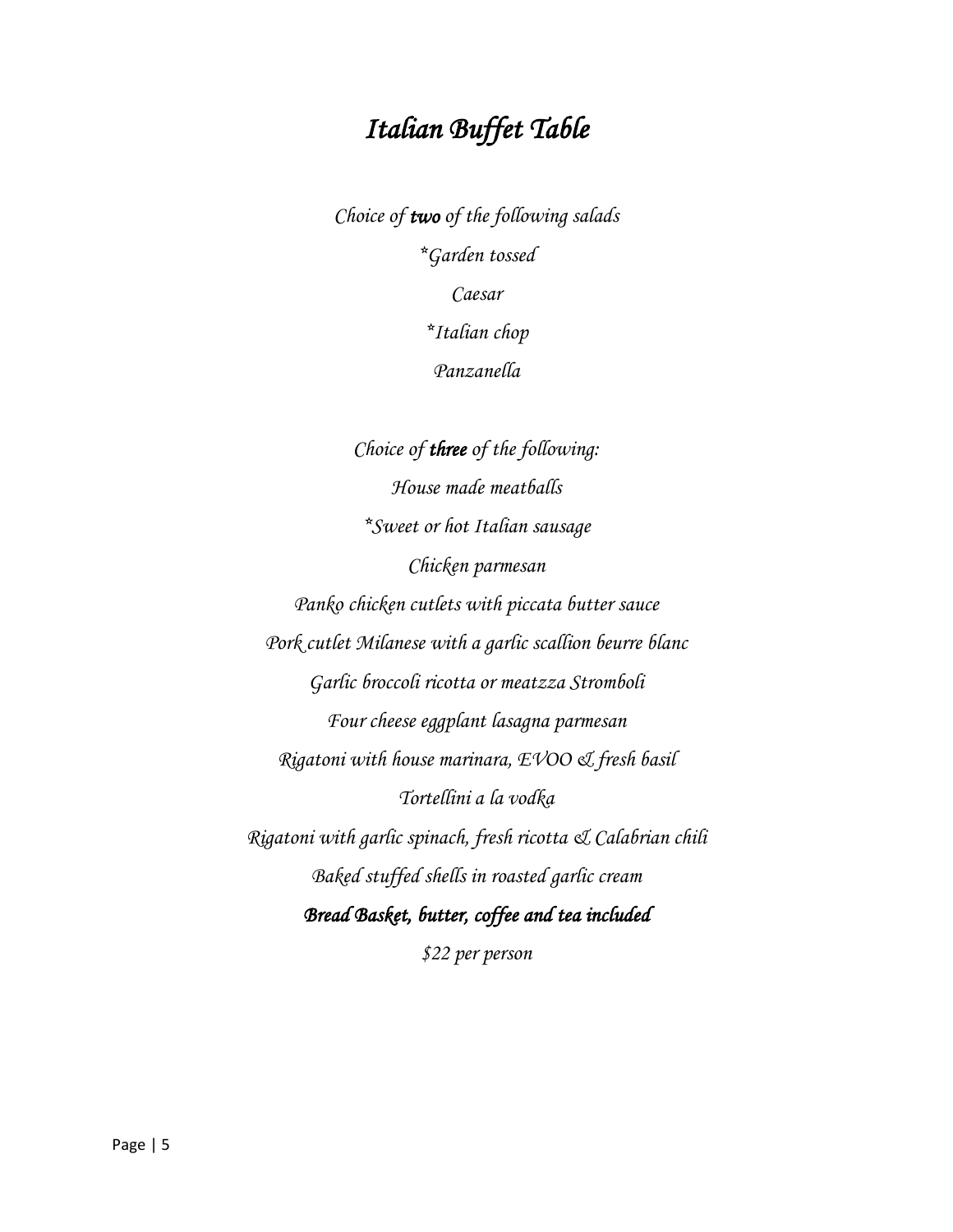# *Chef's Table Luncheon Buffet*

*Chef's choice of two seasonal salads \*Chef's choice of seasonal vegetables*

#### *Entrée Selections*

#### *Please choose two of the following*

*Panko crusted chicken cutlets with lemon chive buerre blanc \*Pan seared chicken breast with mustard tarragon cream sauce Slow roasted brined turkey breast with sage pan gravy Berbere blackened salmon with apple butter \*Pan seared Atlantic salmon with chardonnay dill butter \*Atlantic salmon with honey mustard glaze Limoncello shrimp scampi over pilaf \*Barbeque beef brisket with house made BBQ sauce and tobacco onions \*Char grilled tri tip beef with balsamic pepper & onion agrodolce \*Carolina pulled pork with sweet vinegar BBQ sauce \*Roast pork loin with a five spice glaze*

#### *French rolls, butter, coffee and tea included*

*\$23 per person*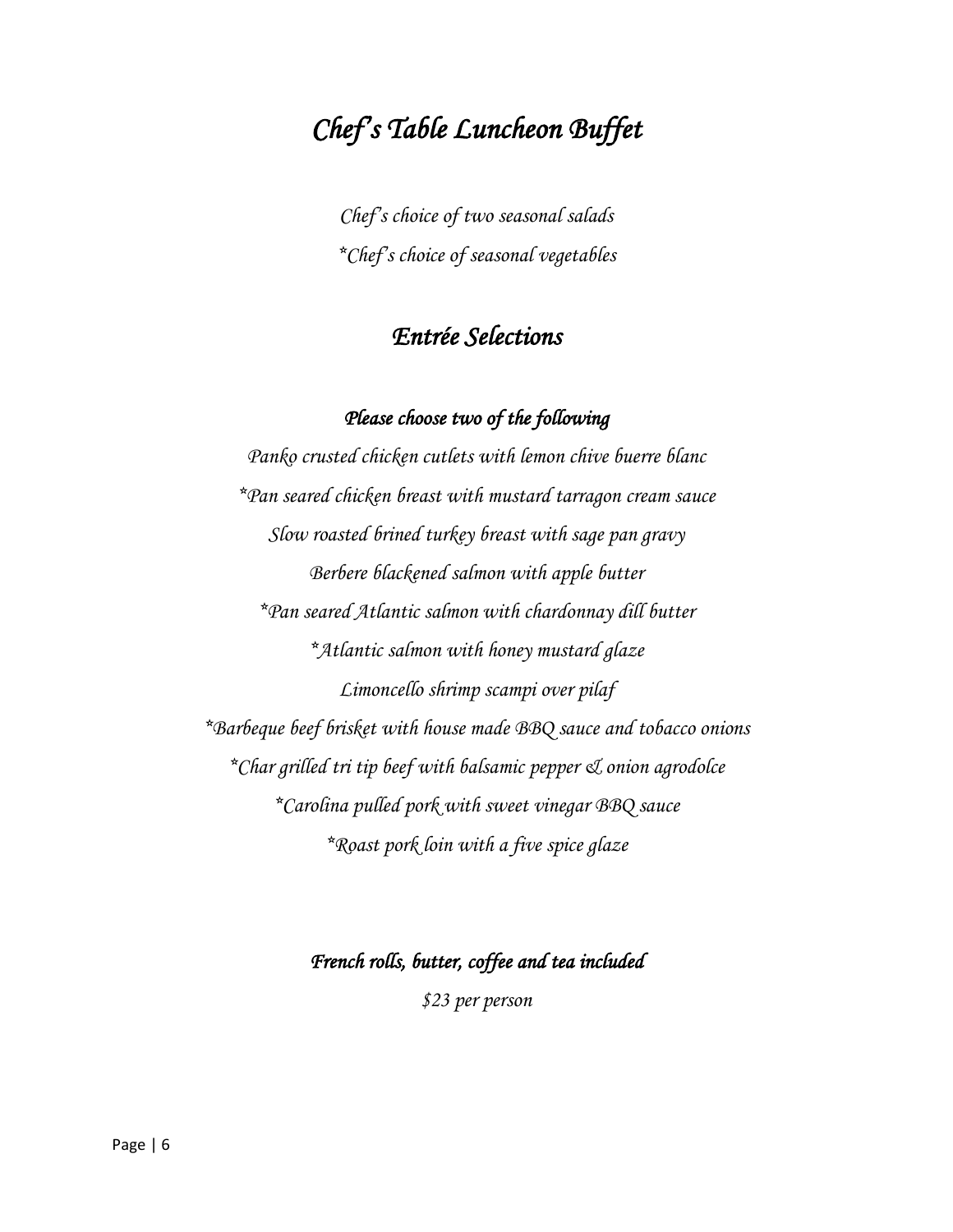## *Plated Luncheon*

*Choice of tossed or Caesar salad*

*Please choose two entrées:*

*Panko and parmesan encrusted chicken breast with green onion butter sauce \$22 \*Chicken tikka served with steamed basmati rice\$22 \*Pistachio crusted Atlantic salmon with lime cream sauce \$23 Maryland style lump crab cake with old bay remoulade sauce \$23 Grilled chicken & Cobb salad \$20 Open faced char grilled tri tip steak with gorgonzola fondue & crispy onions \$24 Cheese tortellini a la vodka \$20 Rigatoni with blistered tomatoes, broccoli, roasted mushrooms & fresh mozzarella \$20*

> *\*Included chef's choice of seasonal vegetable, potato or rice French rolls & butter*

> > *Coffee & Tea*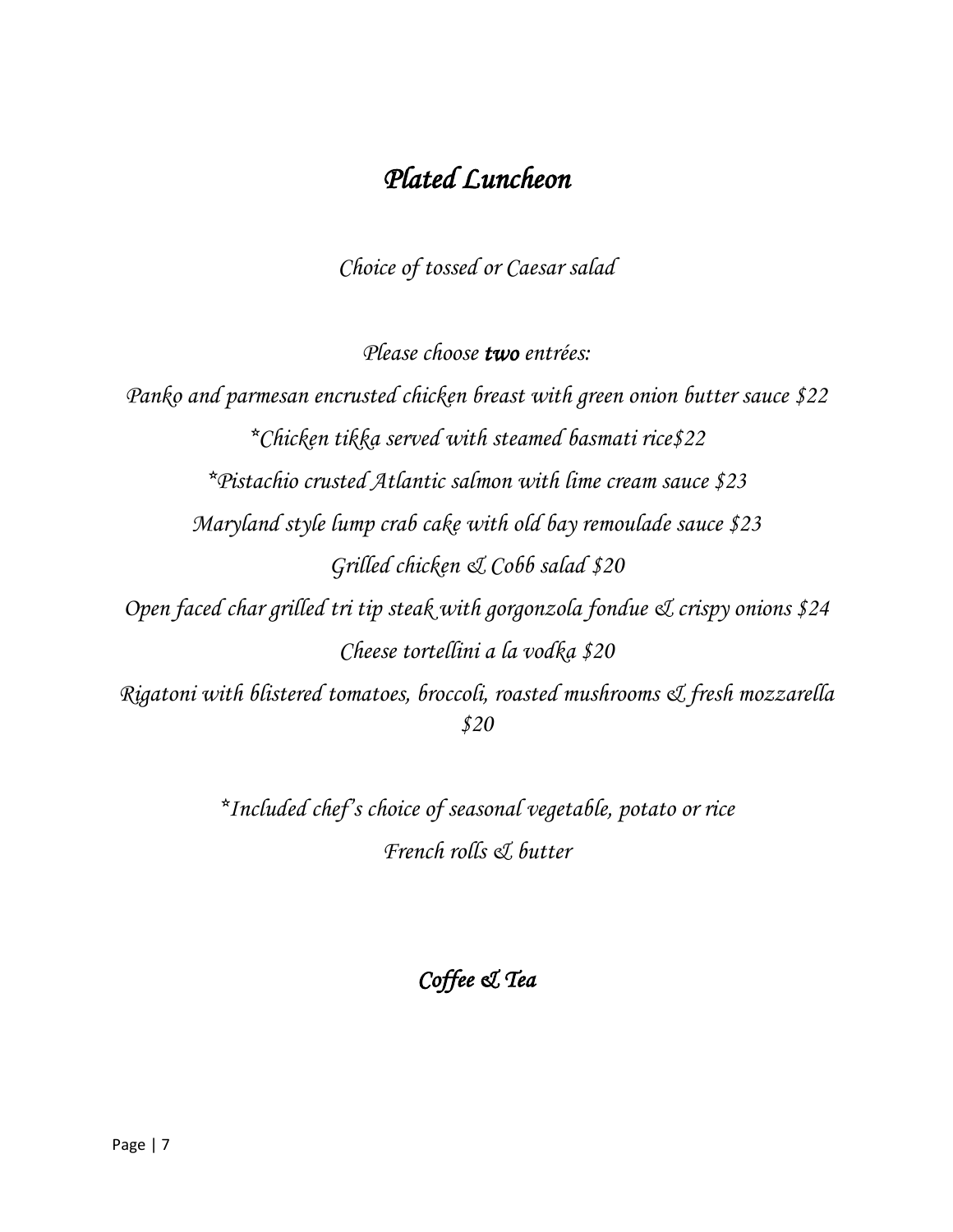# *Fairways Picnic Buffet*

*May be used for lunch or dinner*

*\*Garden tossed salad \*Creamy pineapple cole slaw \*Italian Sausage with peppers and onions \*Char grilled hamburgers or hot dogs \*Grilled chicken breast with rosemary Dijon buerre blanc \*Honey mustard glazed Atlantic salmon Caprese salad \*Herbed potato wedges Bread basket*

#### *Coffee & Tea*

*\$24 per person*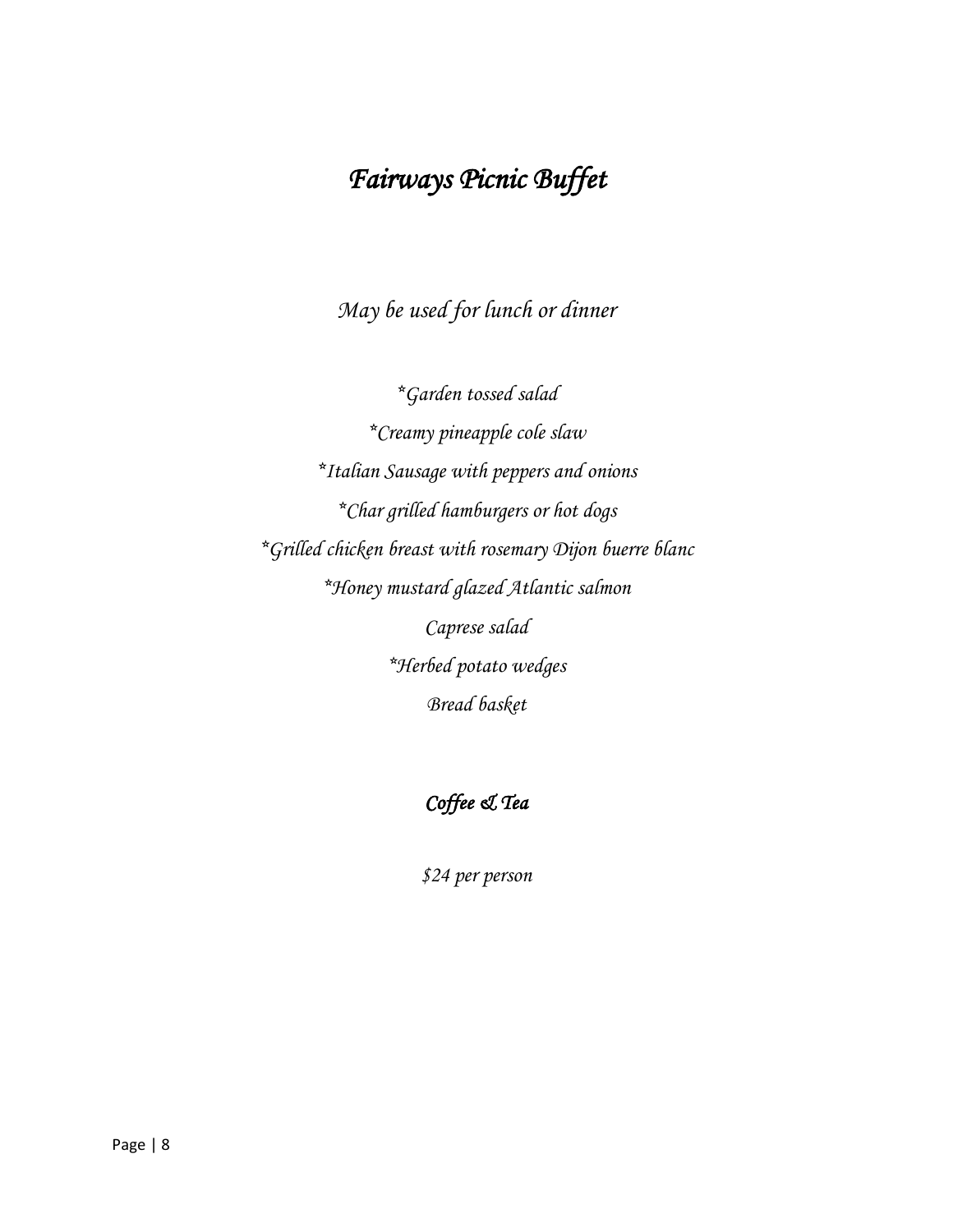# *Dinner Selections*

## *Chef's Table Dinner Buffet*

*Includes chef's choice of two salads \*Chef's choice of seasonal vegetables & potatoes*

## *Please select four of the following*

*\*Slow roasted pork loin with pancetta and sage pan gravy Panko crusted pork cutlet Milanese with a garlic scallion buerre blanc \*Pan seared chicken breast with tarragon mustard cream sauce Buttermilk fried chicken \*Slow roasted brined turkey breast with Madeira pan gravy Baked crab and scallop stuffed sole with citrus butter Berbere blackened salmon with apple butter \*Slow roasted beef sirloin with cabernet demi glaze & tobacco onions Neapolitan lasagna with Bolognese sauce Four cheese eggplant lasagna parmesan Cheese tortellini with roasted garlic cream and pecorino Creamy Baked Mac & Cheese Includes French rolls, butter, coffee & tea* 

*\$30 a person*

*\*Gluten Free Menu options*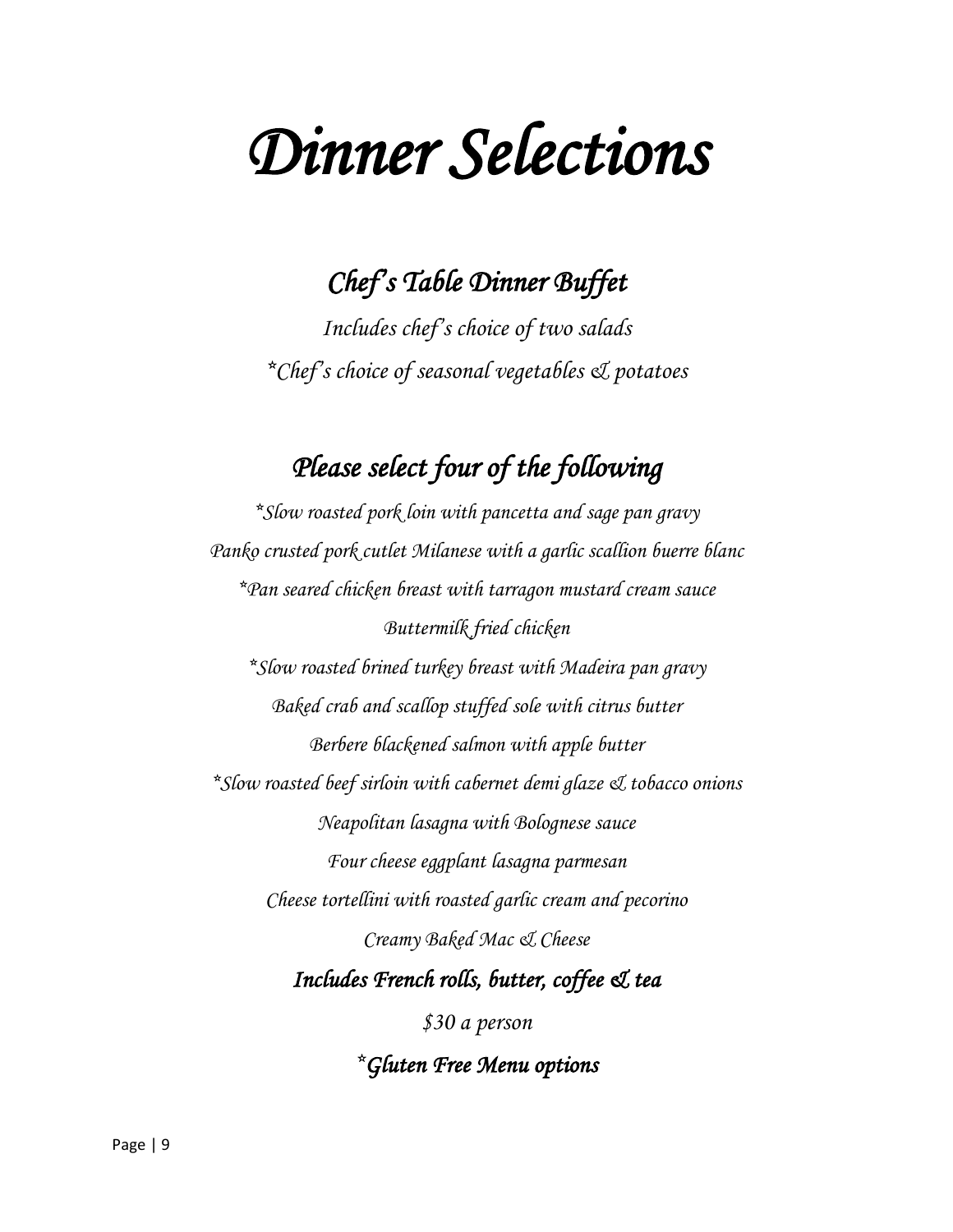# *Junior Gala Menu*

*Choose two*

#### *Burgers Pizza \*Wings Caesar salad Chicken Quesadilla Chicken tenders*

#### *Choose two*

*Mozzarella sticks \*French fries Onion rings Mac & Cheese*

*Choose 1* 

*Cupcakes Cookies Brownies*

*\$21 per person*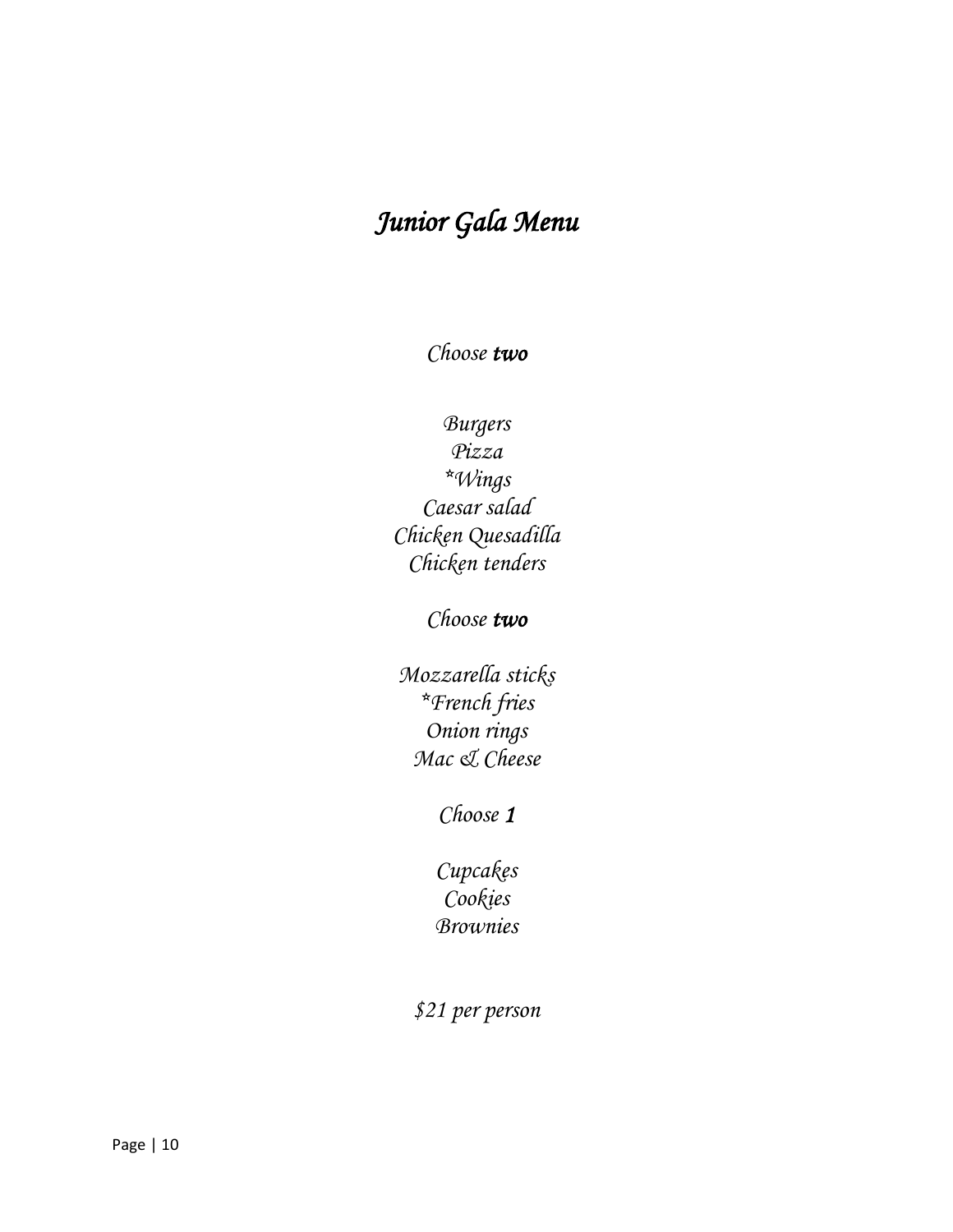# *Plated Dinner Selection Choice of one of the following salads:*

*\*Arcadian greens with garden vegetables and house made balsamic Caesar with garlic croutons, Romano cheese and Kalamata olives \*Iceberg wedge with diced tomatoes, bacon and blue cheese dressing*

#### *Choice of Two entrees*

*Seared chicken with Hank Hudson ale & cheddar sauce \$25 Bacon wrapped pork loin with spicy apple butter \$26 \*Slow roasted beef rib eye with pan jus \$34 \*Char grilled New York Strip with peppercorn brandy cream \$34 Pan seared Faroe island salmon with tarragon mustard sauce \$26 \*Pan seared sea scallops with cauliflower puree \$30*

#### *Choice of One Vegetarian*

*Seasonal vegetable strudel \$22*

*Rigatoni with blistered cherry tomato, mushrooms, fresh mozzarella, basil and roasted mushrooms\$22*

*Entrees are served with chef selected seasonal vegetable and potato French rolls and butter Coffee and Tea service* 

*For an additional entrée please add \$4 to selected entrée. Vegetarian options cannot be exchanged for an entrée.*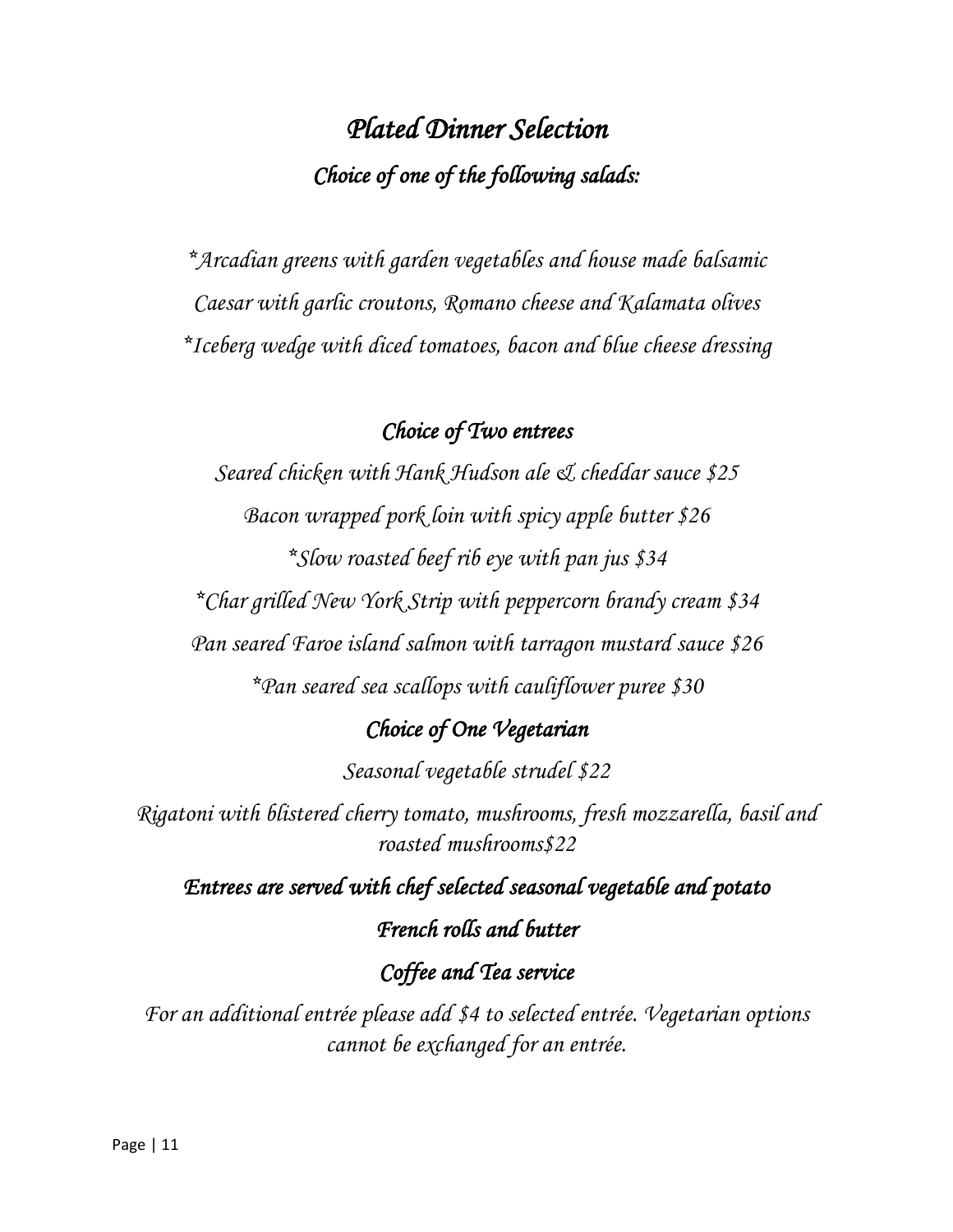# *Hors d'oeuvres*

*Any item selected from this page (pg.12) cannot be sold individually, items selected from this page are to be used as an add on to any buffet or plated meal options which are located on pages 2 through 11 of this menu.*

#### *\*Garden Vegetable Platter \$4 per person*

*Assorted seasonal fresh crisp veggies with ranch and hummus dip*

#### *\*Artisan Cheese Display \$6 per person*

*A selection of domestic and imported cheeses with fresh berries and grapes. Assorted crackers and French bread*

#### *Italian Antipasto Display \$10 per person*

*Fresh mozzarella and tomato salad, roasted peppers, cucumber salad, olive medley, assorted salumis, mini peppers, asiago cheese, artichoke dip and assorted flatbread*

#### *\*Salumi Board \$5.00 per person*

*Assortment of Imported Italian meats, Genoa Salami, Prosciutto, Soppressata, Pepperoni and Hot Capi*

#### *Hot Stationed Hors d'oeuvres*

*Prices per 50 pieces*

*Sweet and sour meatballs \$60*

*Boneless wings with assorted sauces \$80*

*Fried mozzarella sticks with marinara sauce \$65*

*\*Bacon wrapped scallops \$95*

*Sausage and gravy biscuit sliders \$70*

*Chicken and lemongrass pot stickers \$65*

*\*Sausage and stuff mushroom caps \$55*

*Spanakopita \$60*

*Barbacoa beef and cheese quesadilla \$65*

*Grilled chicken and cheddar quesadilla with pico de gallo \$55*

*Veggie spring rolls with sweet chili dip \$65*

*Roasted sweet corn and jalapeno quesadilla \$50*

*Potato and cheddar pierogis with onion fondue \$50*

*Mini pulled pork or hamburger sliders \$75*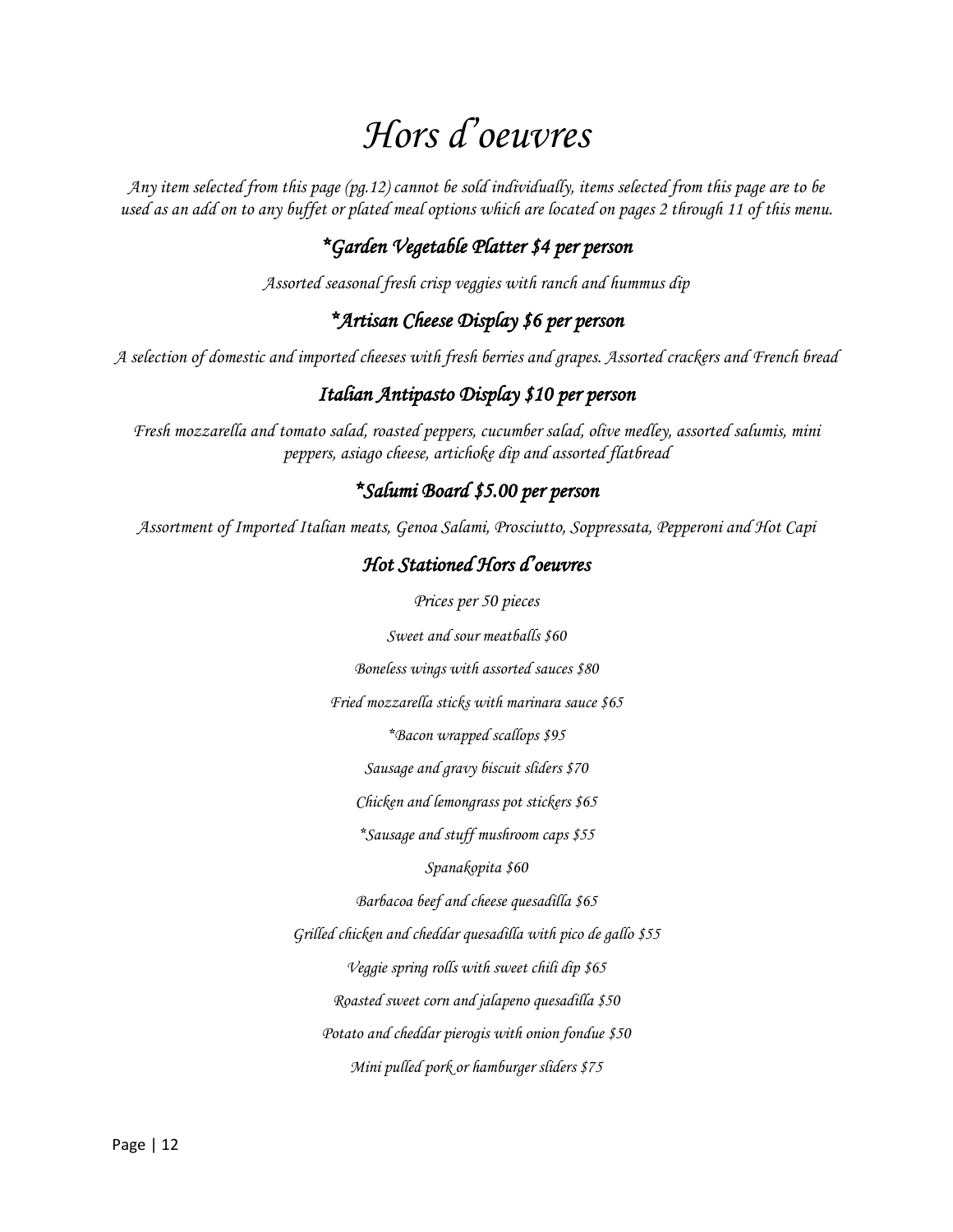# *Dessert & Beverages*

#### *Dessert*

*Carrot Cake \$6 Chocolate mousse cup \$6 Assorted cookie plate \$4 Brownie ice cream sundae \$7*

*Vanilla cheesecake with raspberry sauce \$7*

#### *Bar Options*

*Cash bar set up fee \$100.00*

#### *Full Open Bar*

*One hour \$15 per person*

*Two hour \$17 per person*

*Three hour \$19 per person*

*Four hour \$24 per person*

#### *Beer, Wine & Soda*

*One hour \$11 per person*

*Two hours \$13 per person*

*Three hours \$15 per person*

*Four hours \$18 per person*

*Mimosa \$45.00 per bottle of Champagne, includes fresh seasonal fruit and orange juice. Served on a beautifully stationed display table. One bottle serves approximately 8*

*Red and White House Made Sangria with fresh fruit - \$85.00 per large mason jar set on a* 

*beautifully stationed display table, 1 jar serves approximately 40*

*Unlimited Soft Drinks \$4.00 per guest, includes unsweetened ice tea, pink lemonade, cola, diet, sierra mist, root beer and ginger ale.*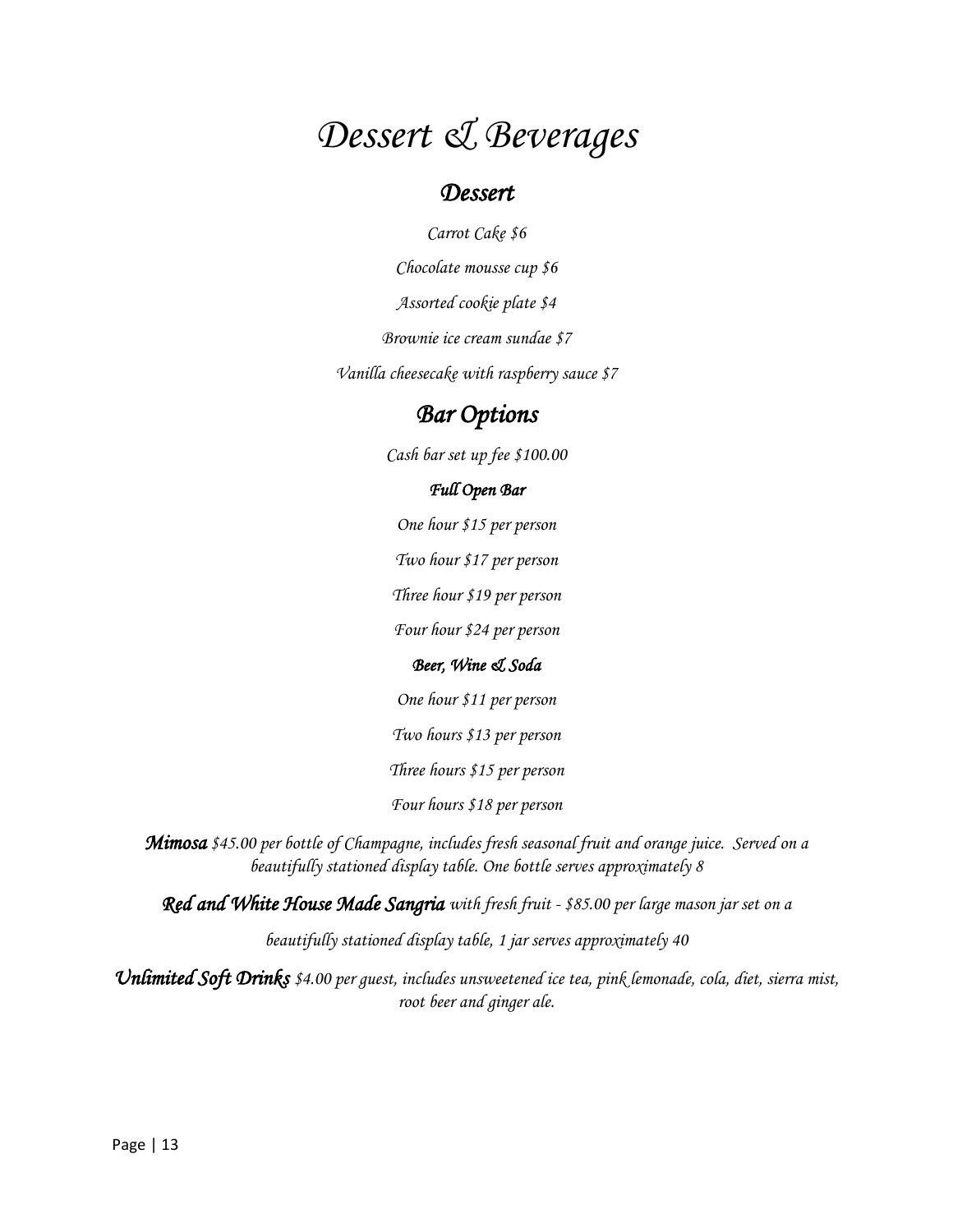# *Cocktail Party Options*

*Select from the following:*

*Pigs in a blanket, pretzel bites with Hank Hudson beer cheese and German mustard for dipping, seasonal bruschetta, Spinach artichoke dip with pita chips, Italian meatballs and marinara or sweet-and-sour meatballs with pineapple, boneless wings, vegetable spring rolls, Caprese salad, spanakopita, beer battered fried mozzarella sticks, sausage stuffed mushroom caps, fire roasted corn and poblano quesadillas, potato &cheddar pierogies with sweet onion fondue, sausage & gravy biscuit sliders*

> *All options include: Artisan cheese and fruit board with crackers and bread, Fresh vegetable and dip platter Iced tea, lemonade and coffee.*

> > *No substitutions please!*

*Select Three option - \$23.95 per person*

*Select Four option - \$25.95 per person*

*Select Five option - \$27.95 per person*

*7% Sales Tax and 22% gratuity not included*

*\*\*Shrimp Cocktail and Scallops wrapped in bacon - market price*

*35 Minimum adult guest for Club House 45 Minimum adult guest required for Banquet House May be used in the Hank Hudson Brewery, based on season and availability*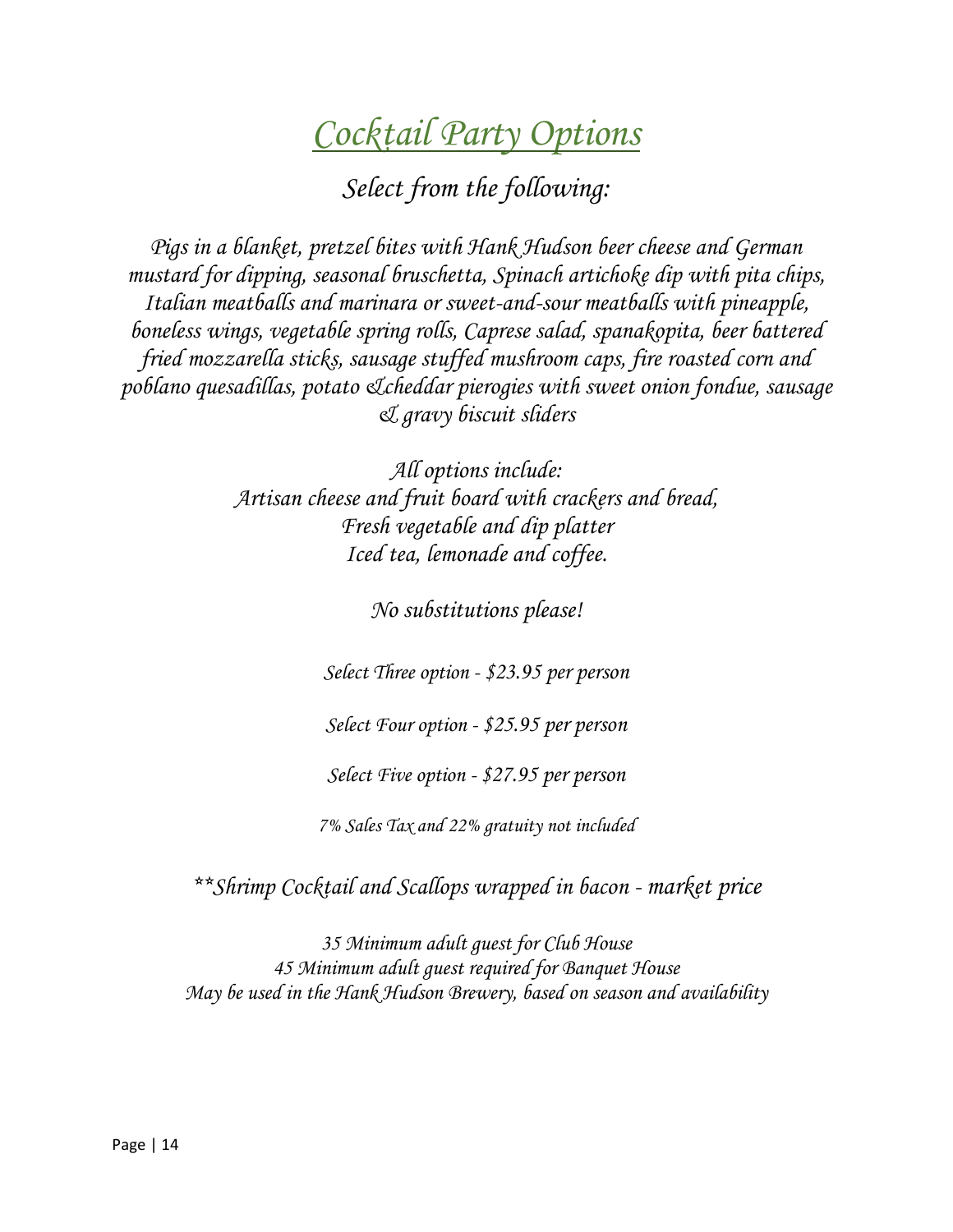# *General Administrative Information*

#### *Deposits*

*A deposit of \$400 is required if over 50 people, and a deposit of \$200 if under 50 people. This is required to secure your date. The full deposit will be applied to your final bill. Deposits are non-refundable.*

#### *Attendance Guarantees*

*A final guest count must be given no later than 7 days prior to your event, with the exception of life celebrations/ after funeral events which is 3 days prior. The number given is the number you are responsible for payment. In the event your count goes up, we must be notified no later than 4 days prior to your event to ensure that the additional food that is needed is ordered and prepped for your event. If the guest number decreases after the 7th day you will still be charged for the original number given seven days prior to your event.*

#### *Room Rental*

*All events are based on 4 hours of room use. Doors will be opened to guest at the specified begin time. Events going over the 4 hour allotment will be charged accordingly. The General Manager must be told in advance if additional time is required. Additional time is \$600.00 per hour.*

#### *Final Payment*

*Final Payment is due three (3) business days prior to the event, final guest count is due 7 days prior to event.*

#### *Tax and Gratuity Fee*

*All events are subjected to 7% New York State sales tax and 22% gratuity fee. Tax-exempt organizations must have a current NYS tax-exempt form. Federal forms do not exempt NYS sales tax.*

#### *Alcohol Consumption*

*As per New York State law, only those 21 years and older will be permitted to consume alcohol on our premise. The management reserves the right to require a valid driver's license as proof of age. Furthermore, management reserves the right to terminate consumption of alcoholic beverages on an individual basis.*

#### *Damage*

*Any damage incurred by any guest(s) attending the event will be responsible of the person(s)*

*Hosting the event.*

#### *Miscellaneous*

*We kindly ask parents to monitor young children closely to ensure their safety.*

#### *Fairways is not responsible for lost or stolen items.*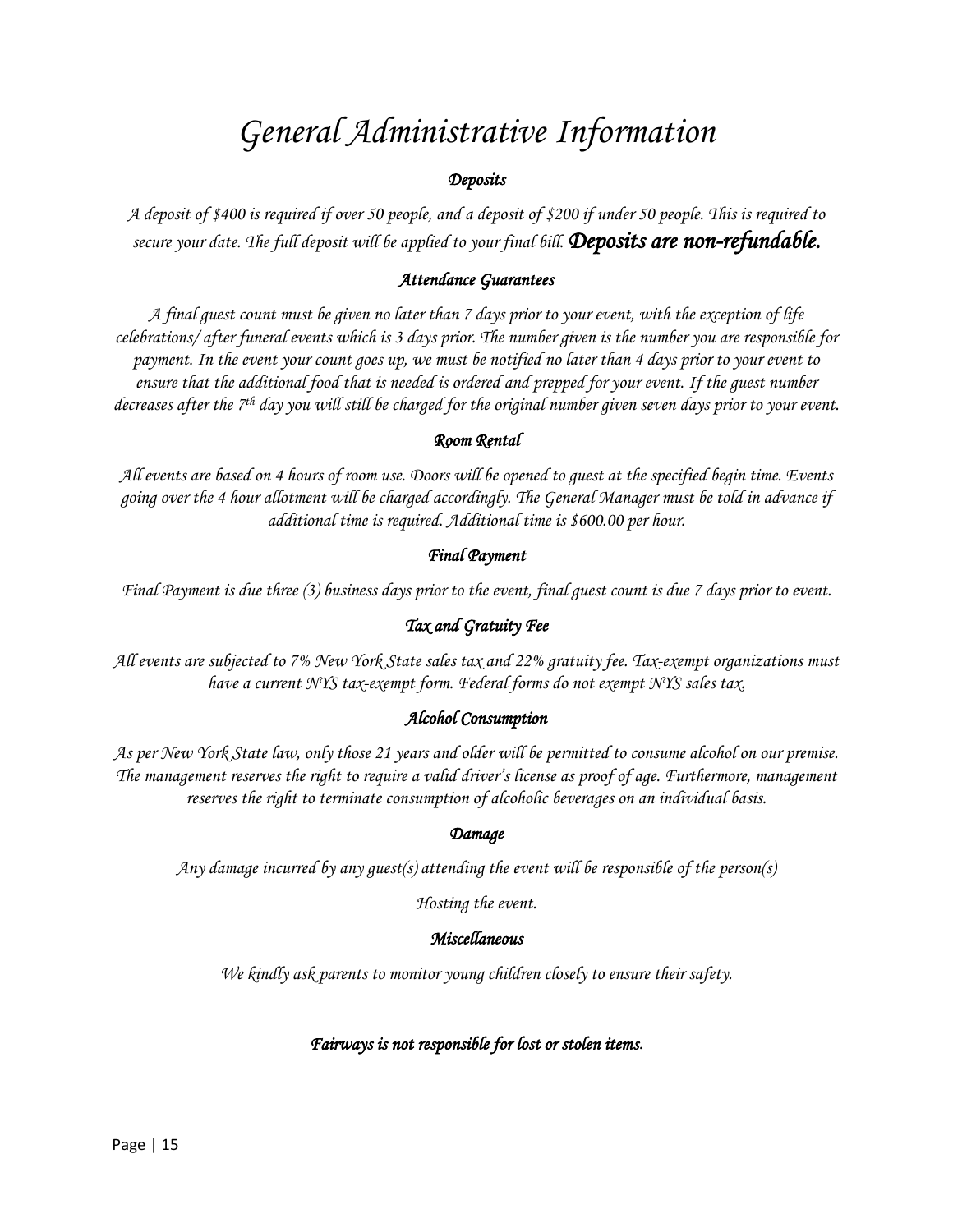### *Miscellaneous Information*

#### *Use of Banquet House requires a minimum of 45 guest.*

#### *Use of the Clubhouse requires a minimum of 35 guests.*

*The Fairways requires a guarantee of 35 guests for ANY event held in our Club House, for the Banquet House the Fairways of Halfmoon requires a guarantee of 45 guests. Please note, if you do not reach the minimum requirement of 35/45 guest you will be billed accordingly.* 

*\*\*For Life Celebrations and After Funeral Events A final numbers is to be given to the event coordinator a minimum of 4 business days prior to the event in order to purchase and prep food items. This final number is what you will be charged for. If more are expecting more after the required 4 business day notice please notify the Fairways of Halfmoon as soon as possible and you will be billed accordingly.* 

#### *\*\*Absolutely NO To-Go containers are allowed at any event serving a buffet, this includes Life Celebrations.*

*Any dessert brought in from an outside source or bakery is the responsibility of the committee hosting the event to pack up at the end of the event and removed at this time. The Fairways of Halfmoon is not responsible to save or refrigerate any desserts forgotten or left on the premises.*

*\*\*Decorations – All decorations MUST be removed at the end of the event, any decorations left behind or forgotten are not the responsibility of the Fairways of Halfmoon.* 

#### *All balloons & balloon arches must be popped or removed by committee.*

*If you have special dietary needs or food allergies, we will be happy to accommodate you. However, we must be notified prior to the event.*

*Due to liability, the Fairways of Halfmoon cannot place pitchers of beer, carafes of wine, etc. on the guest tables. The Fairways does not allow outside food brought in, ALL food MUST be prepared by the Fairways of Halfmoon kitchen staff. Cakes are excluded from this policy.*

*No desserts are allowed to be brought in early and stored in the Fairways refrigerators overnight.* 

*Please direct any questions or concerns to the General Manager at 518-664-1578 Extension 2*